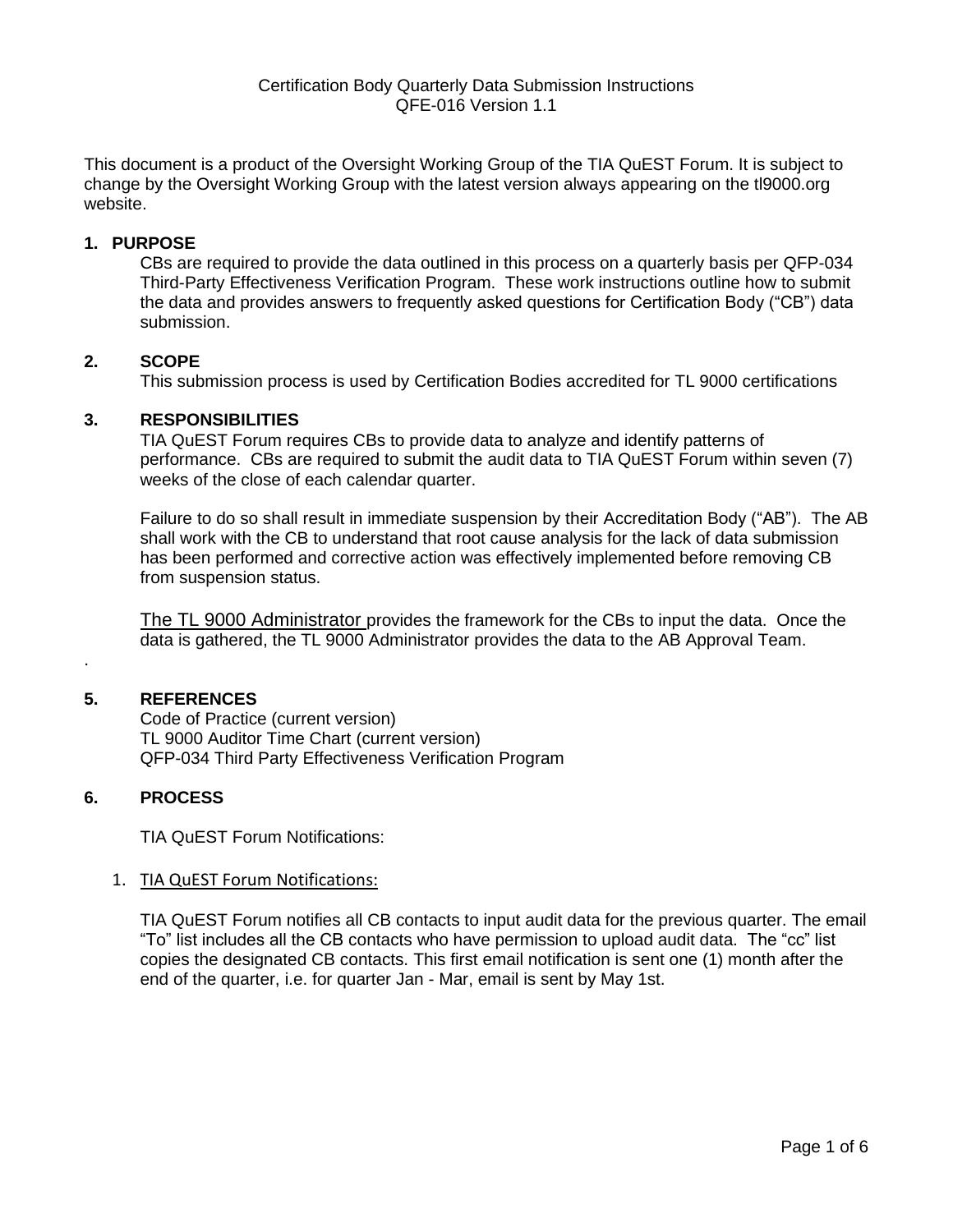2. Late Reminder:

If the data is not received, TIA QuEST Forum reminds CB contacts to input audit data. The reminder notifies the CB to input data for the previous quarter as soon as possible and is sent to the CB contacts with a copy to the appropriate AB. This second email is sent one (1) day after the data for the quarter is due.

3. Suspension Notification:

If the CB has still not submitted the data, an email is sent to notify the AB with a copy to the corresponding CB to suspend the CB for missing audit data input.

This suspension email is sent two weeks after the data was due.

# **CB Submission Templates:**

The CB compiles the audit data and submits it by logging on to the TIA QuEST Forum website and completing the templates as noted below.

# Templates:

| <b>Favorites</b>                               |           |                        |
|------------------------------------------------|-----------|------------------------|
| Favorites                                      |           |                        |
| Manage Favorites                               |           |                        |
|                                                | Data Year | Data Quarter           |
| Company/User Menu                              |           |                        |
|                                                |           | Quarter 1              |
| User Home                                      | 2013      | Quarter 2              |
| Edit Company<br>Information/Administrators     |           | Quarter 3<br>Quarter 4 |
|                                                |           |                        |
| User Account Management                        |           | Quarter 1              |
| Update Personal Information                    | 2014      | Quarter 2              |
|                                                |           | Quarter 3              |
| TL 9000 Menu                                   |           | Quarter 4              |
| Registrations                                  |           | Quarter 1              |
| <b>Registration Resources</b>                  |           | Quarter 2              |
|                                                | 2015      | Quarter 3              |
| Certification Body Menu                        |           | Quarter 4              |
|                                                |           |                        |
| Certification Clients                          |           | Quarter 1              |
| CB Accreditation Management                    | 2016      | Quarter 2              |
| <b>CB Audit Statistics</b>                     |           | Quarter 3<br>Quarter 4 |
|                                                |           |                        |
| QuEST Forum Menu                               |           |                        |
|                                                |           |                        |
| <b>Address Association Address Association</b> |           |                        |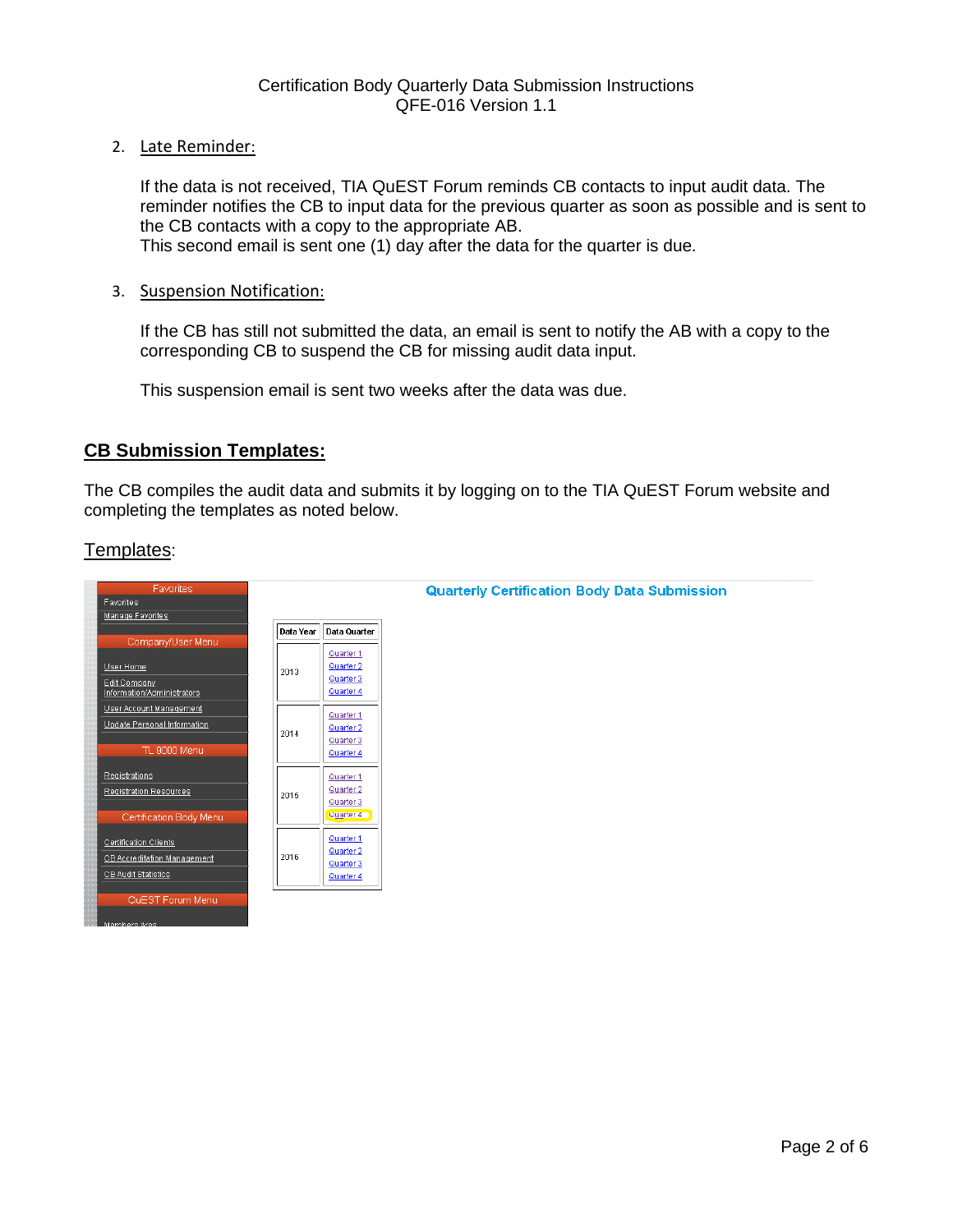#### **Audit Statistics Data Input By:**

| <b>User Name: Earl Buckmiller</b>                        |                                                           |
|----------------------------------------------------------|-----------------------------------------------------------|
| TUV SUD America, Inc.<br>Company:                        |                                                           |
| 2015<br>Data Year:<br>Data Quarter:<br> 4                |                                                           |
| <b>Main Audit Statistics Entries</b>                     |                                                           |
| Number of TL 9000 surveillance audits completed<br>lo.   | CBs define the calculated<br>minimum days based on the    |
| ١o<br>Number of TL 9000 registration audits completed    | audit days chart and table for                            |
| Number of TL 9000 registration certificates issued<br>10 | <b>ISO and TL minus</b><br>justified/approved reductions. |
| ۱o.<br>Total number of major non-conformities issued     | (See below)                                               |
| Total number of minor non-conformities issued<br>10.     | <b>Registration means initial</b>                         |
| Total number of opportunities for improvements           | certification and re-                                     |
| Number of audit days conducted for registration<br>0.0   | certification.                                            |
| Number of audit days conducted for surveillance<br>10.0  |                                                           |
| 0.0<br>Minimum days required for registration audits     |                                                           |
| l 0.0<br>Minimum days required for surveillance audits   |                                                           |

Minimum Audit Days and Actual Audit Days: TIA QuEST Forum requires each CB to submit the following audit day data quarterly. Every quarter, they submit two sets of two totals. The first set is associated with the combination of Registration and Recertification Audits completed in the quarter, while the second set is for Surveillance Audits completed in the quarter.

Minimum Audit Days: This figure is the total number of days for all audits completed in the quarter as defined by the IAF MD-5 (IAF Mandatory Document for Duration of QMS and EMS Audits) Annex A less all allowable reductions from that figure. The time required by the TL 9000 Auditor Time Chart shall be added to this total.

Actual Audit Days: This figure is the actual number of days involved with all audits completed in the quarter.

TIA QuEST Forum reviews this information to help determine how comprehensively TL 9000 audits are being performed. It's understood that many TL 9000 organizations are complex, constantly changing, and utilize multiple processes as a result of acquisitions and consolidations. We review this audit day information to understand whether audits are only utilizing only the minimum number of days in their assessments or are being expanded to cover the Organizations' supplemental complexity.

Example: A CB completed two audits in the quarter.

The first audit is re-certification for a single site Organization that designs, manufactures, and services multiple ICT products. They have an HSV registration, reporting to 2 product categories. Per IAF MD-5 Annex A, 10 days are required. The TL 9000 Auditor Time Chart identifies 2.5 additional days for this audit. The organization has a mature QMS, extensive automation, simple processes, and all key suppliers are TL 9000 registered. As a result of the maturity and automation, the CB felt it appropriate to reduce the minimum audit days for the ISO 9001 assessment by 10% (1 day). They also noted, however, that the organization has 6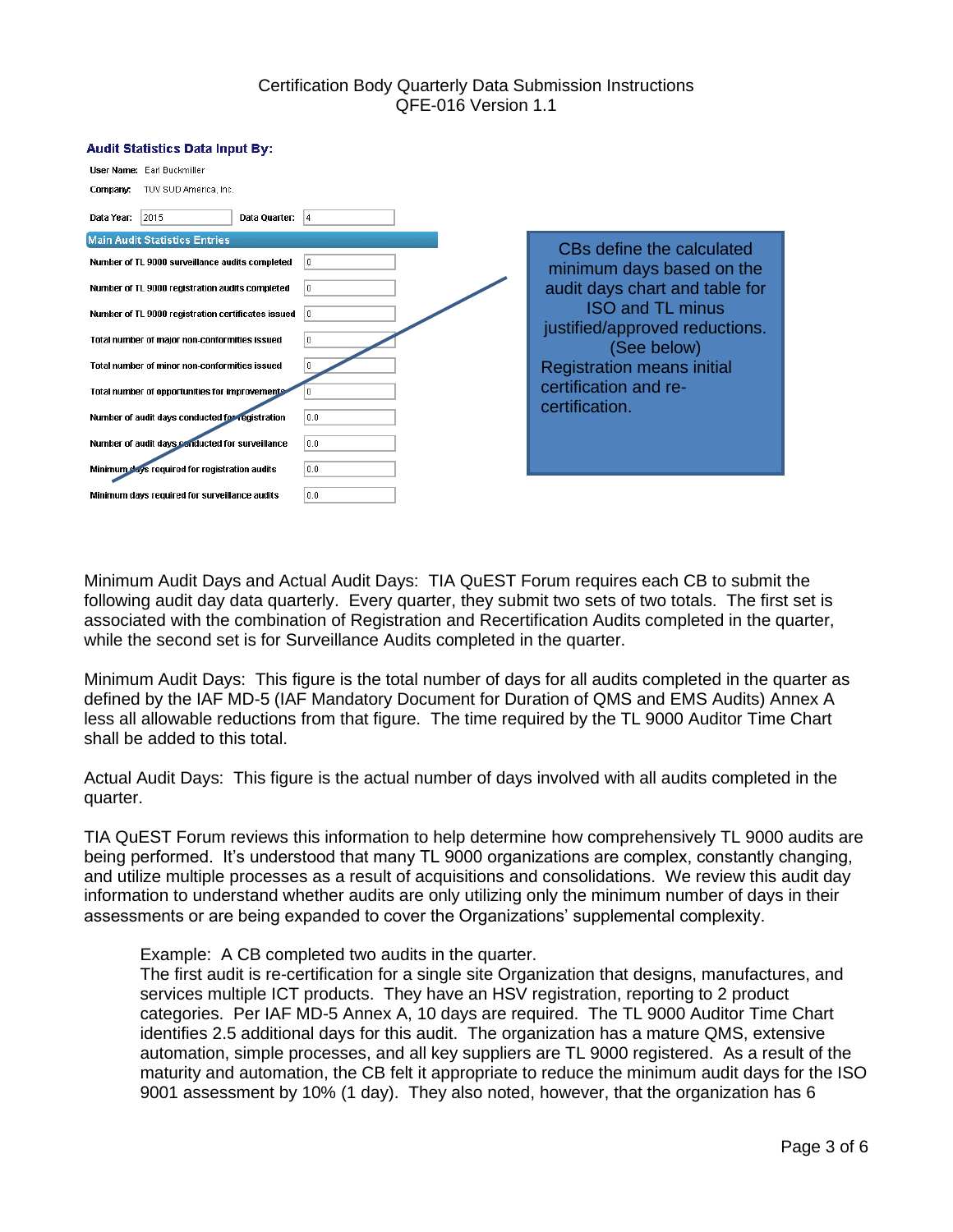different products in one of their product categories and each of those products utilize different processes to collect and verify their TL 9000 measurements. As a result, the CB felt it necessary to add 1.5 audit days to the plan in order to fully assess the Organizations TL 9000 measurement system. For this audit the minimum audit days is  $= 10 - 1 + 2.5 = 11.5$  days. After executing their plan, the actual audit days is  $= 10 - 1 + 2.5 + 1.5 = 13$  days.

The second audit is an initial certification for a small contract manufacturer. They do not do any design but their process for manufacturing is very complex. Per IAF MD-5 Annex A, the ISO 9001 assessment requires 5 audit days. The TL 9000 Auditor Time Chart requires an additional 1.5 audit days. Since there is no design, the CB allowed the ISO 9001 figure to be reduced 20% (1 audit day). But since the manufacturing process is very complex, and dependent on individual operators, the CB required an additional 2 audit days to properly audit the QMS. As a result, the Minimum Audit Days =  $5 - 1 + 1.5 = 5.5$  days. After executing their plan, the actual audit days =  $5 - 1 + 2 + 1.5 = 7.5$  days.

For the quarter, the CB reports (for Certification/Recertification Audits):

Minimum Audit Days: 17 Days Actual Audit Days: 20.5 Days

# **Optional Identification of TL 9000 Requirements and Measurements Section:**

Identification of requirements and measurement is optional. If submitting this data, see below for details.

- 1. If you are identifying nonconformities (Major and/or Minor) for TL 9000 Requirements, in the "TL Adder #" cell to the right, please be sure to identify which specific requirement or requirements are not in compliance.
- 2. If you are identifying nonconformities (Major and/or Minor) for TL 9000 Measurements, in the "Sub Section" cell to the right, please be sure to identify which specific measurement requirement or requirements are not in compliance.

| Integer Entries -- REQUIREMENTS |                                             |              |       |              |                 |  |  |
|---------------------------------|---------------------------------------------|--------------|-------|--------------|-----------------|--|--|
|                                 |                                             |              |       |              |                 |  |  |
| Clause                          | Name                                        | Major        | Minor | OFI          | <b>TLAdder#</b> |  |  |
| NA                              | Organization's Internal QMS Documentation   | $\mathbf{0}$ | O     | lo.          |                 |  |  |
| 4.1                             | General requirements                        | 0            | o     | o            |                 |  |  |
| 4.2.1                           | General                                     | $\mathbf{0}$ | o     | $\mathbf{0}$ |                 |  |  |
| 4.2.2                           | Quality manual                              | $\mathbf{0}$ | 0     | $\theta$     |                 |  |  |
| 4.2.3                           | Control of documents                        | $\bf{0}$     | o     | $\theta$     |                 |  |  |
| 4.2.4                           | Control of records                          | 0            | o     | $\mathbf{0}$ |                 |  |  |
| 5.1                             | Management commitment                       | Ū.           | lo.   | $\theta$     |                 |  |  |
| 5.2                             | Customer focus                              | $\bf{0}$     | o     | $\theta$     |                 |  |  |
| 5.3                             | Quality policy                              | o            | o     | ۱o           |                 |  |  |
| 5.4                             | Planning                                    | 0            | O     | o            |                 |  |  |
| 5.5                             | Responsibility, authority and communication | 0            | o     | o            |                 |  |  |
| 5.6                             | Management review                           | o            | ١o    | $\mathbf{0}$ |                 |  |  |
| 6.1                             | Provision of resources                      | 0            | O     | $\theta$     |                 |  |  |
| 6.2                             | Human resources                             | $\bf{0}$     | o     | $\theta$     |                 |  |  |
| 6.3                             | Infrastructure                              | 0            | o     | $\mathbf{0}$ |                 |  |  |
| 6.4                             | Work environment                            | 0            | O     | $\theta$     |                 |  |  |
| 7.1                             | Planning of product realization             | $\bf{0}$     | o     | $\theta$     |                 |  |  |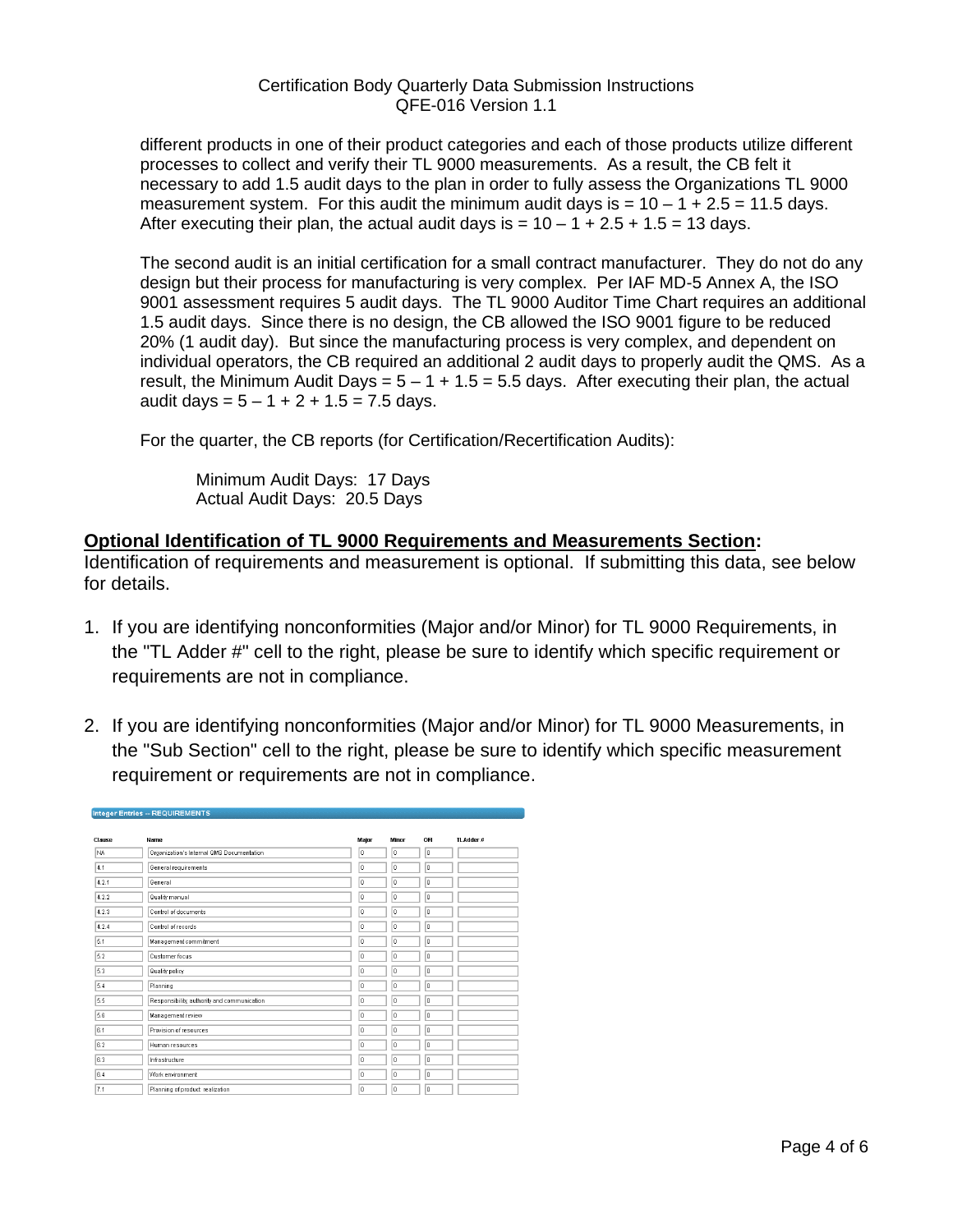| 7.2                                                                     | Customer-related processes                          | $\mathbf{0}$   | I٥           | $\mathbf{0}$ |                    |
|-------------------------------------------------------------------------|-----------------------------------------------------|----------------|--------------|--------------|--------------------|
| 7.3                                                                     | Design and development                              | $\overline{0}$ | o            | $\bf 0$      |                    |
| 7.4                                                                     | Purchasing                                          | $\bf{0}$       | lo.          | o            |                    |
| 7.5                                                                     | Production and service provision                    | $\overline{0}$ | l o          | $\bf{0}$     |                    |
| 7.6                                                                     | Control of monitoring and measuring equipment       | $\bf{0}$       | lo.          | $\mathbf{0}$ |                    |
| 8.1                                                                     | General                                             | $\bf{0}$       | lo.          | $\bf{0}$     |                    |
| 8.2                                                                     | Monitoring and measurement                          | $\mathbf{0}$   | lo.          | $\bf{0}$     |                    |
| 8.3                                                                     | Control of nonconforming product                    | $\mathbf{0}$   | lo.          | $\bf{0}$     |                    |
| 8.4                                                                     | Analysis of data                                    | $\mathbf{0}$   | lo.          | $\mathbf{0}$ |                    |
| 8.5                                                                     | Improvement                                         | $\mathbf{0}$   | lo.          | $\mathbf{0}$ |                    |
|                                                                         | Prod.Cat.                                           | $\mathbf{0}$   | lo.          | $\mathbf{0}$ |                    |
|                                                                         |                                                     |                |              |              |                    |
| Prod.Cat.<br><b>TOTALS</b>                                              | Totals<br>Integer Entries -- MEASUREMENTS           | $\,0\,$        | lo.          | l o          |                    |
|                                                                         | Name                                                | Major          | Minor        | OFI          | <b>Sub Section</b> |
|                                                                         | Measurements processing, usage and responsibilities | $\bf{0}$       | $\bf{0}$     | $\mathbf{0}$ |                    |
|                                                                         | General measurements requirements                   | $\mathbf{0}$   | $\bf{0}$     | $\mathbf{0}$ |                    |
|                                                                         | Common measurements                                 | $\mathbf{0}$   | $\mathbf{0}$ | o            |                    |
|                                                                         | Outage measurements                                 | $\bf 0$        | $\mathbf{0}$ | o.           |                    |
|                                                                         | Hardware measurements                               | $\mathbf{0}$   | $\bf{0}$     | $\mathbf{0}$ |                    |
|                                                                         | Software measurements                               | $\mathbf{0}$   | $\mathbf{0}$ | o            |                    |
|                                                                         | Service quality measurements                        | $\mathbf{0}$   | $\mathbf{0}$ | $\mathbf{0}$ |                    |
| <b>Section</b><br>з<br>l4<br>5<br>6<br>7<br>8<br>9<br><b>APPENDIX A</b> | Product category tables                             | $\bf{0}$       | $\bf{0}$     | $\theta$     |                    |

# **Clarification Questions and Answers:**

3. What happens if a Stage 1 is conducted on one quarter and the Stage 2 doesn't take place until the following quarter? The statistics will be skewed (i.e. number of days delivered versus certificates issued)

ANSWER: The CB is to provide data (on audit days and findings) for the audits completed in the quarter. A certification audit is not complete until the stage 2 activity is complete. Therefore, the total planned and actual audit days (inclusive of stage 1 and stage 2) and the associated findings for that audit are to be included in the data for the quarter that the audit is completed. The same guidance is true for an on-site or multi-site audit that spans multiple quarters. The audit days and findings are to be included in the data submitted in the quarter the audit completes.

4. For certificates issued, do we include those issued because of changes / corrections (e.g. name or address change)

ANSWER: The number of certificates issued should be the number of certificates issued for certification or re-certification audits, not for changes or corrections to an active certificate. The intent here is to understand the number of certificates issued when all requirements of the standard have been assessed as opposed to audits where only a subset of requirements have been reviewed.

5. What about the other audits that may be conducted? Should these also be captured – i.e. Special audits, extension to scope, etc.

ANSWER: All TL 9000 audits should be included in the data submitted. Scope extensions and/or follow-up audits when nonconformities are to be reviewed are to be included in the surveillance category for data submissions. Special visits to closeout nonconformities are considered part of the original audit.

6. What does suspension mean for the CB and for the CB's clients?